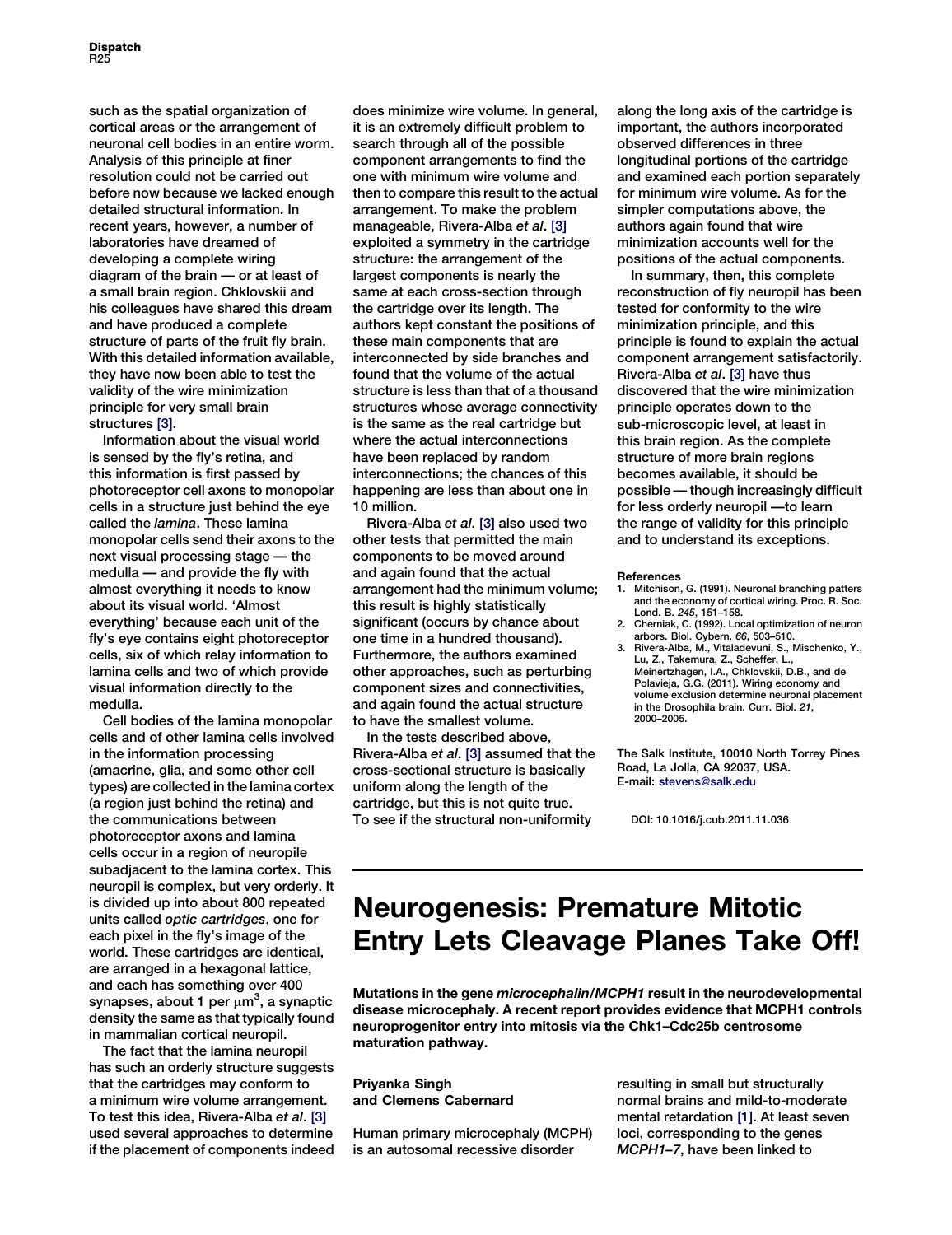

Figure 1. Lack of MCPH1 in mice recapitulates the microcephaly phenotype.

Schematics of phenotypes in (A) wild-type mouse brain and (B)  $MCPH1^{-/-}$  mouse brain. (i) Mutant mouse brains have an overall reduction in size and reduced thickness of the cortical plate (CP) and the intermediate zone (IZ). The subventricular zone (SVZ) and ventricular zone (VZ) remain unchanged. In wild-type brains neuroprogenitors (green) residing in the ventricular zone (VZ) predominantly divide symmetrically early during neurogenesis, whereas MCPH1<sup>-/-</sup> mutant cells start dividing asymmetrically prematurely. (ii) The Chk1-Cdc25-Cdk1 pathway prevents wild-type neuroprogenitors from prematurely entering mitosis (M). MCPH1-deficient neuroprogenitors display reduced levels of Chk1, relieving Cdc25b inhibition too early. This results in dephosphorylation and activation of Cdk1 and a premature entry into M phase. (iii) Mature centrosomes, highlighted with symmetric ODF2 localization, properly orient the mitotic spindle in wild-type neuroprogenitors, whereas the immature entrosomes (asymmetric ODF2 localization) in MCPH1<sup>-/-</sup> neuroprogenitors fail to properly align the mitotic spindle.

microcephaly; MCPH1–7 proteins are ubiquitously expressed but localize, at least partially, to centrosomes during the cell cycle. Functional studies of the corresponding orthologues carried out in invertebrates and vertebrates suggested their involvement in centrosome maturation, spindle orientation and entry into mitosis [1].

MCPH1 has also been implicated in DNA-damage repair, chromosome condensation and the transcriptional regulation of DNA-damage genes [1]. However, how these functions are related to the formation of the severely decreased cerebral cortex in microcephalic brains has been unclear so far. In a recent paper, Gruber and colleagues [2] investigated the role of MCPH1 (also called microcephalin or BRIT1) during neurogenesis using a mouse model system. This new study provides evidence that MCPH1 regulates neuroprogenitor division by coupling

the centrosomal cell cycle with mitotic entry (Figure 1).

To study the physiological function of MCPH1, Gruber et al. [2] first generated MCPH1-deficient mice.  $MCPH1^{-/-}$  mice are viable, albeit sterile, and show smaller brains with a significant decrease in the thickness of the cortical plate and intermediate zone. These results are consistent with the described neuropathology of MCPH1 patients. A reduction in brain size could be a consequence of increased cell death. Alternatively, it could also be attributed to a diminished self-renewal potential of neuroprogenitors. Indeed, labeling of apoptotic cells and in vitro monitoring of neuroprogenitor self-renewal revealed an increase in cell death but also a compromised ability to self-renew.

How could this in vitro finding be confirmed in vivo? Self-renewal versus differentiation of neuroprogenitors is regulated through the division

mode, controlled in part by spindle orientation. Early during neurogenesis, neuroprogenitors undergo an amplification phase and divide symmetrically by positioning the cleavage plane perpendicular to the apical surface. Slight cleavage plane deviations will bisect the apical surface unequally, resulting in an asymmetric cell division. Gruber and colleagues [2] measured cleavage-plane orientation of MCPH1-deficient neuroprogenitors and found a significant number of dividing cells with unequal partitioning of the apical adherens junctions. Thus, the small brain phenotype associated with microcephaly could be a consequence of an increase in asymmetric cell divisions at the expense of neuroprogenitor self-renewal. Since MCPH proteins are involved in centrosome maturation (MCPH3), centrosome biogenesis (MCPH6), or directly in spindle positioning (MCPH5, MCPH7), loss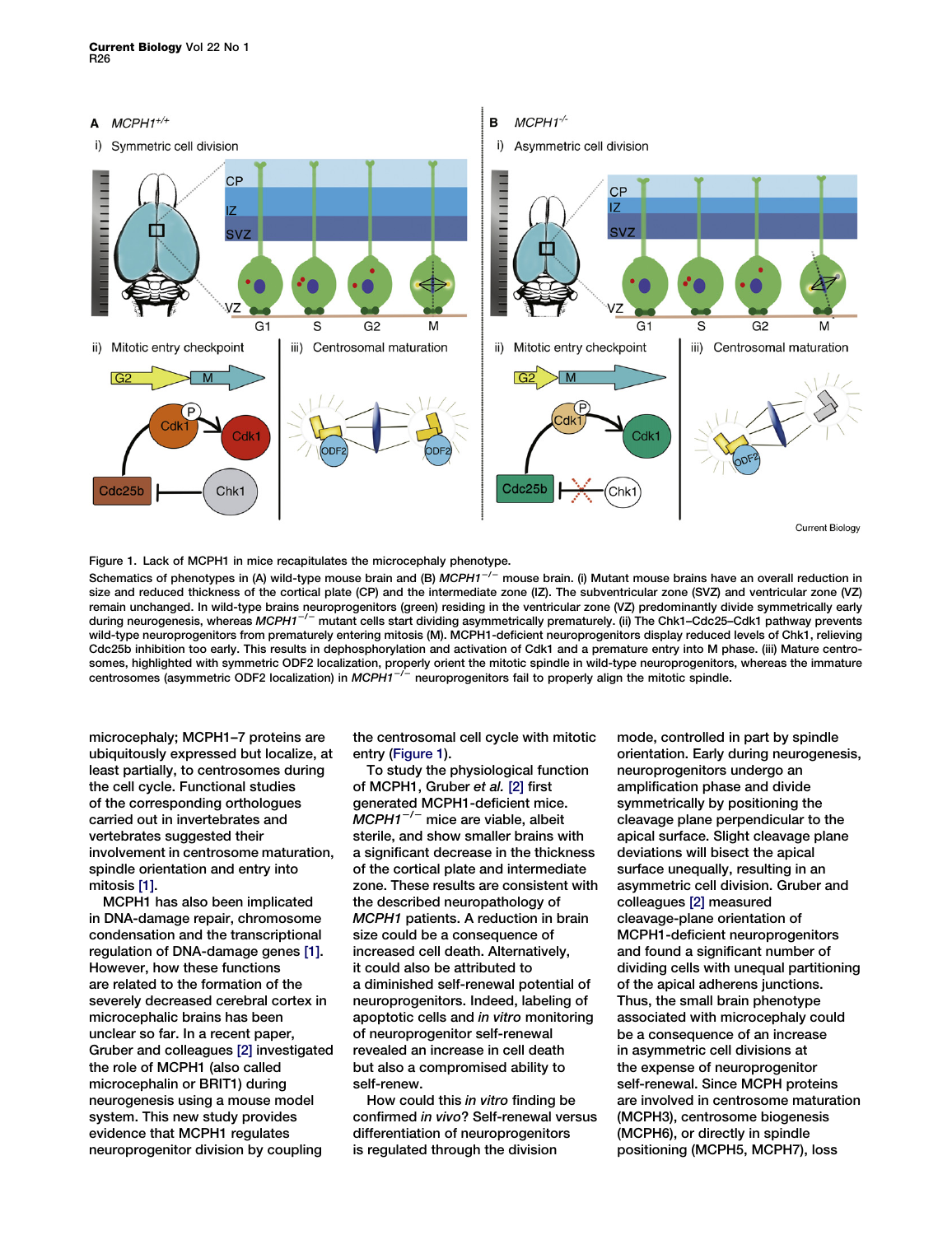of MCPH1 could very likely affect neuroprogenitor self-renewal [1].

In order to test this hypothesis, Gruber et al. [2] analyzed the localization and phosphorylation profile of centrosomal kinases. Previously, it was shown that MCPH1 affects the centrosomal kinase Chk1 [3–5]. Gruber and colleagues [2] found that in neuroprogenitors Chk1 localized to centrosomes in interphase (G1/S/G2), disappeared at prophase and appeared again on both centrosomes in metaphase. However, quite surprisingly, MCPH1-deficient neuroprogenitors showed a significant decrease of Chk1 on centrosomes specifically in G2. Furthermore, phosphorylation of Cdk1, another centrosomal kinase, was reduced as well. What is the significance of this alteration in centrosomal kinase activity? In G2, Chk1 prevents the activation of Cdk1, avoiding a premature entry into mitosis by phosphorylating and therefore destabilizing Cdc25b. Relief of Cdc25b inhibition results in dephosphorylation of Cdk1 and entry into mitosis [6]. Thus, lower levels of MCPH1 should result in a premature entry into mitosis. Indeed, Gruber et al. [2] observed a shortened G2 phase but a prolonged M phase in MCPH1 mutant neuroprogenitors, resulting in an increase in the overall cell cycle length.

How can this finding explain the increase in asymmetric cell divisions? To further address this question, the authors analyzed centrosome maturation upon mitotic entry in MCPH1-deficient cells. Usually, mitotic cells contain two mature centrosomes, revealed by symmetrical staining of the centriolar protein Cenexin/ODF2 in centrosomes. Neuroprogenitors depleted of MCPH1, however, display reduced ODF2 localization on one centrosome in almost all mitotic cells. This finding implies that the lack of MCPH1 impairs centrosome maturation and suggests that in  $MCPH1^{-/-}$  neuroprogenitors centrosome maturation lags behind cell-cycle progression.

Immature centrosomes can be responsible for abnormal spindle formation, chromosome segregation and spindle alignment problems [7]. In agreement with this notion is Gruber et al.'s finding that a significant number of MCPH1-deficient neuroprogenitors and mouse embryonic fibroblasts

(MEFs) contain abnormal spindles and misaligned chromosomes. Knockdown of Cdc25b expression specifically inhibited the formation of abnormal bipolar spindles and also significantly rescued the spindle orientation phenotype in MCPH1-deficient MEFs.

So far, the work by Gruber et al. [2] suggests that MCPH1 controls entry into mitosis via regulation of the Chk1–Cdc25b pathway but that MCPH1 also seems to be involved in centrosome maturation. But how important is the Chk1–Cdc25b pathway for neuroprogenitor cell fate determination in vivo? Gruber and colleagues [2] addressed this question by performing an in utero shRNA electroporation experiment, knocking down Chk1 and Cdc25b expression in vivo. In line with the previous findings, Chk1 shRNA treatment shifted the division plane and subsequently also increased the production of post-mitotic cells. This phenotype could be rescued by co-depletion of Cdc25b. Furthermore, depletion of Cdc25b rescued the MCPH1 mutant phenotype and repressed the accumulation of post-mitotic cells in MCPH1-deficient neuroprogenitors.

In putting all of these data together, a picture starts to emerge: lack of MCPH1 could cause the small brain phenotype because it alters the cleavage-plane orientation in neuroprogenitors as a consequence of defective centrosome maturation. Incomplete centrosome maturation itself could be due to premature entry into mitosis, which is controlled by the Chk1–Cdc25b pathway. Immature centrosomes are unable to correctly position the mitotic spindle, resulting in premature asymmetric cell divisions (Figure 1). These results are in line with a previous report showing that in neuroprogenitors lacking the microcephaly gene aspm/MCPH5 the cleavage plane is less frequently oriented perpendicular to the ventricular surface of the neuroepithelium [8].

Centrosome maturation seems to be a driving force in the correct establishment of spindle orientation as previously revealed by studies in Drosophila melanogaster [9,10]. Microcephaly proteins are also functionally conserved in invertebrates: the lack of Centrosomin (Cnn; orthologous to Cdk5Rap2), Sas-4 (Mcph6/CenpJ) and Anastral spindle 2

(Ana2; MCPH7/Stil) leads to spindle orientation defects in Drosophila neuroblasts, the precursors of the fly's central nervous system [11–13]. However, in contrast to microcephaly, uncontrolled spindle orientation in fly neuroblasts results in a shift from asymmetric towards symmetric divisions and subsequently an increase in the neuroblast pool [14].

Taken together, using a MCPH1-deficient mouse model, Gruber and colleagues [2] recapitulate the neuronal defects of microcephaly patients. This is thus a very informative study, providing molecular insight into the gene MCPH1 in particular and microcephaly in general. In the future it will be interesting to learn whether the observed centrosome maturation defects in MCPH1-deficient neuroprogenitors are a consequence of the premature entry into metaphase or whether centrosome maturation and cell cycle control could act independently.

## References

- 1. Thornton, G.K., and Woods, C.G. (2009). Primary microcephaly: do all roads lead to Rome? Trends Genet. 25, 501–510.
- 2. Gruber, R., Zhou, Z., Sukchev, M., Joerss, T., Frappart, P.O., and Wang, Z.Q. (2011). MCPH1 regulates the neuroprogenitor division mode by coupling the centrosomal cycle with mitotic entry through the Chk1-Cdc25 pathway. Nat. Cell Biol. 13, 1325–1334.
- 3. Lin, S.Y., Rai, R., Li, K., Xu, Z.X., and Elledge, S.J. (2005). BRIT1/MCPH1 is a DNA damage responsive protein that regulates the Brca1-Chk1 pathway, implicating checkpoint dysfunction in microcephaly. Proc. Natl. Acad. Sci. USA 102, 15105–15109.
- Xu, X., Lee, J., and Stern, D.F. (2004). Microcephalin is a DNA damage response protein involved in regulation of CHK1 and BRCA1. J. Biol. Chem. 279, 34091–34094.
- 5. Yang, S.Z., Lin, F.T., and Lin, W.C. (2008). MCPH1/BRIT1 cooperates with E2F1 in the activation of checkpoint, DNA repair and apoptosis. EMBO Rep. 9, 907–915.
- 6. Kramer, A., Mailand, N., Lukas, C. Syljuasen, R.G., Wilkinson, C.J., Nigg, E.A., Bartek, J., and Lukas, J. (2004). Centrosome-associated Chk1 prevents premature activation of cyclin-B-Cdk1 kinase. Nat. Cell Biol. 6, 884–891.
- 7. Nigg, E.A., and Raff, J.W. (2009). Centrioles, centrosomes, and cilia in health and disease. Cell 139, 663–678.
- 8. Fish, J.L., Kosodo, Y., Enard, W., Paabo, S., and Huttner, W.B. (2006). Aspm specifically maintains symmetric proliferative divisions of neuroepithelial cells. Proc. Natl. Acad. Sci. USA 103, 10438–10443.
- 9. Rebollo, E., Sampaio, P., Januschke, J., Llamazares, S., Varmark, H., and Gonzalez, C. (2007). Functionally unequal centrosomes drive spindle orientation in asymmetrically dividing Drosophila neural stem cells. Dev. Cell 12, 467–474.
- 10. Rusan, N.M., and Peifer, M. (2007). A role for a novel centrosome cycle in asymmetric cell division. J. Cell Biol. 177, 13–20.